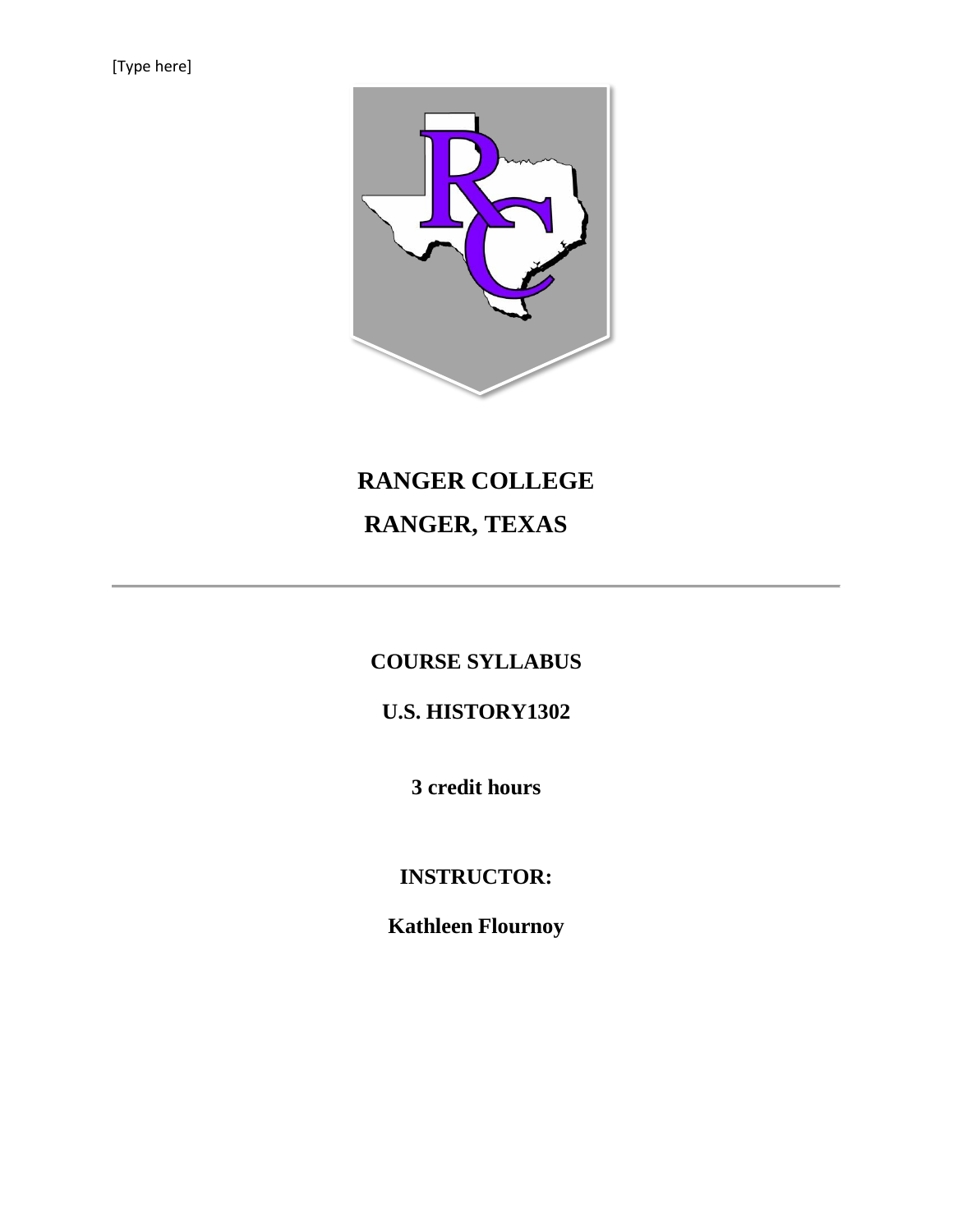#### **RANGER COLLEGE SYLLABUS**

Course: History 1302 Credit Hours: 3 Instructor: Kathleen Flournoy Office Location: Business Building Office Hours: Monday/Wednesday – 3:00 to 5:00 Tuesday/Thursday - 10:30 to 11:00, 1:00 to 3:00 Email: kflournoy@rangercollege.edu Office Phone: 254-267-7049

#### 1. **Texas Core Curriculum Statement of Purpose**

Students will gain a foundation of knowledge of human cultures and the physical and natural world, develop principles of personal and social responsibility for living in a diverse world, and advanced intellectual and practical skills that are essential for all learning.

#### 2. **Catalog Description**

This course is a continuation of American History 1301. Emphasis is placed on new social and industrial problems, the rise of the Progressive Movement, the growth of business, the United States as a world power, the United States in World War1, the 1920s, the Great Depression and New Deal, World War II, the Cold War years, Vietnam, and contemporary America.

#### 3. **Required Background or Prerequisites**

All students are required to have passed the reading score on the THEA test or its equivalent.

## 4. **Textbook Required**

There is no physical textbook required. All materials for the course will be provided digitally and directly in Blackboard.

Articles saved in Blackboard.

#### 5. Methods of Instruction

This is a multimedia class. Media include lectures, discussions, videos, electronic documents (pdf. doc), PowerPoints, et cetera.

#### 6. **Core Objectives**

This course directly meets the following of the six Core Objectives:

 $\boxtimes$  Critical Thinking Skills - to include creative thinking, innovation, inquiry, and analysis, evaluation and synthesis of information

☒ Communication Skills - to include effective development, interpretation and expression of ideas through written, oral and visual communication

 $\Box$  Empirical and Quantitative Skills - to include the manipulation and analysis of numerical data or observable facts resulting in informed conclusions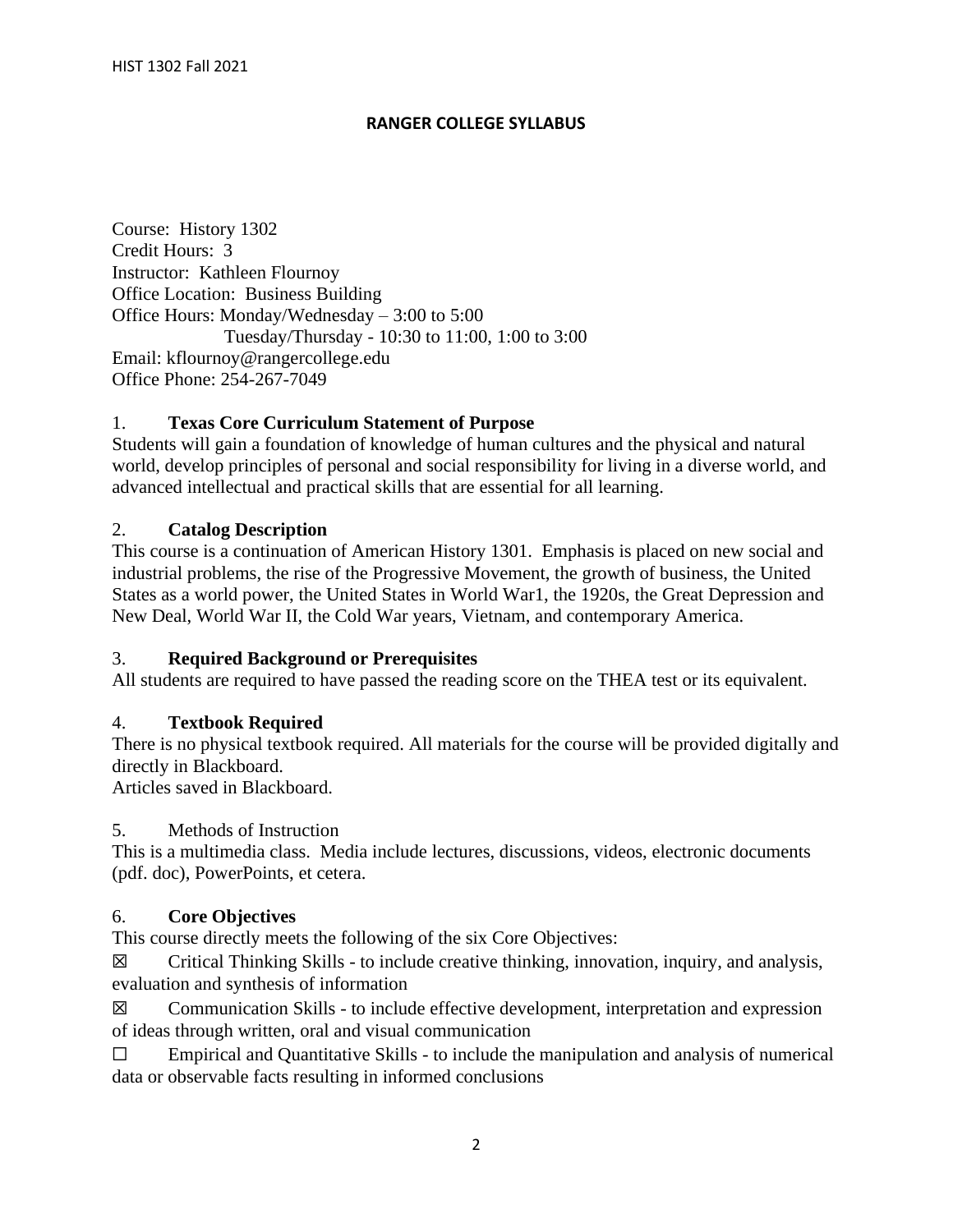$\boxtimes$  Teamwork - to include the ability to consider different points of view and to work effectively with others to support a shared purpose or goal

 $\boxtimes$  Personal Responsibility - to include the ability to connect choices, actions and consequences to ethical decision-making

☐ Social Responsibility: to include intercultural competence, knowledge of civic responsibility, and the ability to engage effectively in regional, national, and global communities

## 7. **Classroom Policies**

If the student has the equivalence of three weeks of unofficial absences in a course in which he/she is currently enrolled, the instructor may drop the student with a grade of "F." Unofficial absences are counted from the first day of class as listed in the College Calendar, regardless of the date of the student's registration. The only official absence is an authorized College activity. All work and/or assignments missed because of an official absence must be completed within two weeks, or the official absence will count as unofficial.

Late papers will receive a grade of zero.

Students are expected to participate in class discussions and come to class having completed the assigned readings.

Any assignment reflecting cheating, plagiarism or any other form of academic dishonesty will receive a grade of zero. A second instance of plagiarism results in automatic failure of the class. Adult behavior is expected of all students at all times. Misconduct, including sleeping in class, will be punishable by immediate dismissal from class.

Tutoring is available upon request.

ADA Statement: Ranger College provides a variety of services for students with learning and/or physical disabilities. The student is responsible for making the initial contact with the Ranger College Counselor. It is advisable to make this contact before or immediately after the semester begins.

Students should not text or use phones in class unless directed to do so by instructor. COVID may cause changes to this class such as changing to online through ZOOM.

## 8. **Assessment**

Each of these assessments addresses one or more of the Core Objectives: Critical Thinking Skills (CT), Communication Skills (COM), Empirical and Quantitative Skills (EQS), Teamwork (TW), Personal Responsibility (PR), Social Responsibility (SR).

Essays (CT, COM): Students will write 1 essay and participate in essay-related activities prescribed by the instructor. This essay will be evaluated by the ability to develop a thesis statement in the introduction, support the thesis statement in the body, and demonstrate unity and focus. This essay will demonstrate the student's proper use of grammar, punctuation, sentence structure, and spelling. The assignment will be composed during allocated time periods.

Participation (PR, TW): Students will receive a daily grade based on attendance and class participation.

Quizzes/Assignments (CT): Reading quizzes will reflect the adequate completion of assignments. There will be a combination of 10 chapter quizzes and/or assignments.